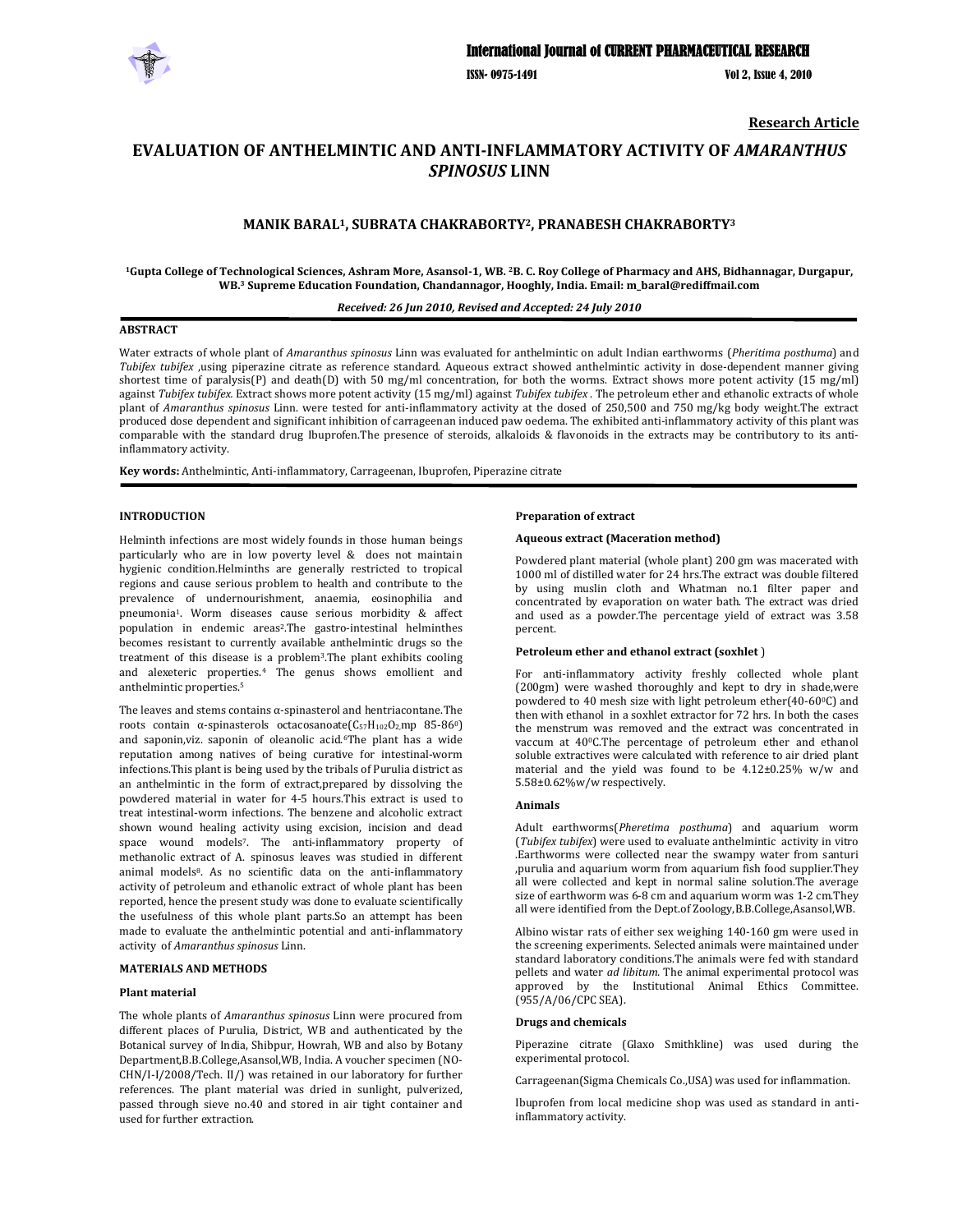## **Methods**

The anthelmintic assay was carried as per the method of Ajaiyeoba *et al9.* with minor modifications. The assay was performed on the aquarium worm, *Tubifex tubifex*, and *Pheretima posthuma* because they belong to same group of Annelida. They were used owing to its anatomical and physiological similarity with intestinal roundworm parasites of human beings for evaluation of anthelmintic activity.10,11,12. 20 ml formulations containing three different concentrations, of crude aqueous extract (15, 25 and 50 mg/ml in double distilled water) were prepared and six earthworms (same type) and a lump of *Tubifex* worms were placed in each nine cm petri dish containing 20 ml of above test solution of extracts. Piperazine citrate(10 mg/ml) was used as reference standard and distilled water as control<sup>13,14,15,16</sup>.All the test solution and standard solution were prepared freshly before starting experiments. Time for paralysis was noted when no movement of any sort could be observed except when the worms were shaken vigorously. Time for death of worms were recorded after ascertaining that the worms neither moved when shaken vigorously nor when dipped in warm water at 50°C. All the results were shown in Table.1 and expressed as a mean ± SEM of six worms in each group.

In anti‐inflammatory activity, a dose level of 250mg/kg, 500mg/kg and 750mg/kg were prepared in both petroleum ether and ethanol extract by suspending the extract in  $2\%$  of  $w/v$  Tween-80 and reference control ibuprofen (10mg/kg) was also suspended in same vehicle. The wistar albino rats of either sex were divided into eight groups comprising six animals in each group .Male or female albino rats with body weight of 140‐160 gm were selected for the study.

Carrageenan induced paw odema<sup>17</sup> is the simplest and most widely used model for studying the anti-inflammatory activity of new compounds.Paw volume was measured immediately,and then at pre‐determined intervals by plethysmometric method of Singh and

## Ghosh18.

In all groups, acute inflammation was recorded by sub planter injection of 0.1ml of 1% w/v suspension of carrageenan(Sigma Chemicals Co.,USA) in normal saline in the right hind paw of the rats and paw volume was measured plethysmometrically at 1 , 2 and 4hr after carrageenan injection. The negative control groups were pre‐ treated with vehicle (2 % of w/v Tween-80) at a dose of  $10$ ml/kg body weight . The positive control group with ibuprofen at a dose of 10mg/kg body weight .The remaining six groups received the petroleum ether and ethanolic extracts at dosage of 250,500,750 mg/kg body weight .All of the treatments were given orally 2hr before the carrageenan injection. The measurement of paw volume was accomplished immediately by displacement technique using the plethysmograph before the carrageenan injection and at 1, 2 & 4 hr after the carrageenan injection.Oedema was expressed as the increment in paw volume due to carrageenan administration. In inflammation there is an initial release of histamine and 5‐ hydroxytryptamine(5‐HT) producing an increased vascular permeability followed by release of kinins further contributing to the increased vascular permeability and finally, the prostaglandins and slow reacting substanmce(SRS) are released to maintain the increased vascular permeability produced by histamine,5‐HT and kinins19.

## **RESULTS AND DISCUSSION**

From the result it can be concluded that higher concentration of extract produced paralytic effect much earlier and the time to death was shorter for both the worms.Aqueous extract showed anthelmintic activity in dose‐dependent manner giving shortest time of paralysis(P) and death(D) with 50 mg/ml concentration, for both the worms. Extract shows more potent activity (15 mg/ml) against *Tubifex tubifex.*Anthelmintic evaluation was compared with reference standard Piperazine citrate (Table 1).

|                    |                          | <i>Pheretima posthuma</i> (Earthworm) |                                 | <b>Tubifex tubifex</b>            |                               |
|--------------------|--------------------------|---------------------------------------|---------------------------------|-----------------------------------|-------------------------------|
| Group              | Concentration<br>(mg/ml) | Time taken for<br>paralysis(P) in     | Time taken for<br>$death(D)$ in | Time taken for<br>paralysis(P) in | Time taken for<br>death(D) in |
|                    |                          | min.(Mean & SEM)                      | min.(Mean & SEM)                | min.(Mean & SEM)                  | min.(Mean & SEM)              |
| Control            |                          |                                       |                                 |                                   |                               |
| Aqueous extract    | 15                       | $49 \pm 0.43$                         | $70 \pm 1.25$                   | $36 \pm 1.23$                     | $49 \pm 1.21$                 |
|                    | 25                       | $33 \pm 0.47$                         | $55 \pm 1.19$                   | $23 \pm 1.21$                     | $42 \pm 0.86$                 |
|                    | 50                       | $18 \pm 0.59$                         | $33 \pm 1.38$                   | $11.35 \pm 0.48$                  | $35 \pm 0.56$                 |
| Piperazine Citrate | 10                       | $22.66 \pm 1.12$                      | $45.33 \pm 0.56$                | $11 \pm 1.43$                     | $31 \pm 0.38$                 |

Each value represents mean  $\pm$  SEM (N = 6)

#### **Table 2: Antiinflammatory activity of petroleum ether & ethanol extract of** *Amaranthus spinosus***.Linn.**

| Group     | Dose(mg/kg)  | Average volume of mercury displaced (ml) |                  |                  |  |
|-----------|--------------|------------------------------------------|------------------|------------------|--|
|           | body weight) | 1 hr                                     | 2 <sub>hr</sub>  | 4 hr             |  |
| Group 1   | $- - -$      | $0.35 \pm 0.60$                          | $0.64 \pm 0.05$  | $1.00 \pm 0.03$  |  |
| Group II  | 10           | $0.18 \pm 0.24$                          | $0.22 \pm 0.24*$ | $0.31 \pm 0.23*$ |  |
| Group III | 250          | $0.39 \pm 0.26$                          | $0.56 \pm 0.24$  | $0.77 \pm 0.28$  |  |
| Group IV  | 500          | $0.43 \pm 0.25$                          | $0.52 \pm 0.23*$ | $0.74\pm0.26*$   |  |
| Group V   | 750          | $0.31 \pm 0.03$                          | $0.41 \pm 0.04*$ | $0.62 \pm 0.06*$ |  |
| Group VI  | 250          | $0.41 \pm 0.04$                          | $0.52 \pm 0.03$  | $0.73 \pm 0.02$  |  |
| Group VII | 500          | $0.39 \pm 0.01$                          | $0.49\pm0.01*$   | $0.71 \pm 0.02*$ |  |
| GroupVIII | 750          | $0.21 \pm 0.07$                          | $0.37 \pm 0.01*$ | $0.56 \pm 0.01*$ |  |

Values are expressed as mean  $\pm$  SEM. Number of animal used 6 in each group;\*P<0.01

Preliminary phytochemical screening of extract revealed the presence of steroids,saponin,alkaloids,phenolic compounds.

In anti-inflammatory activity, it has found that both extract (Petroleum ether and ethanolic) shows significant antiinflammatory activity at 750mg/kg dose. (P<0.01) level, which was comparable with that of ibuprofen 10mg/kg standard drug (P<0.01). Anti‐inflammatory activity of both extracts against carrageenan induced inflammation is shown in Table 2. The percentage protection of both extracts is shown in Table 3. Anti-inflammatory activity of both extract can be determined by their ability to reduce or prevent edema20.Carrageenan induced edema is biphasic, the first phase is attributed to the release of histamine,5‐hydroxytryptamine and kinins<sup>19</sup>, while the second phase is related to the release of prostaglandins. Preliminary phytochemical screening showed that the *Amaranthus spinosus* Linn contains phytosterol, alkaloid, glycoside, saponin, amino acid etc. So it may be concluded that the presence of alkaloid, flavonoid, phytosterol etc are mainly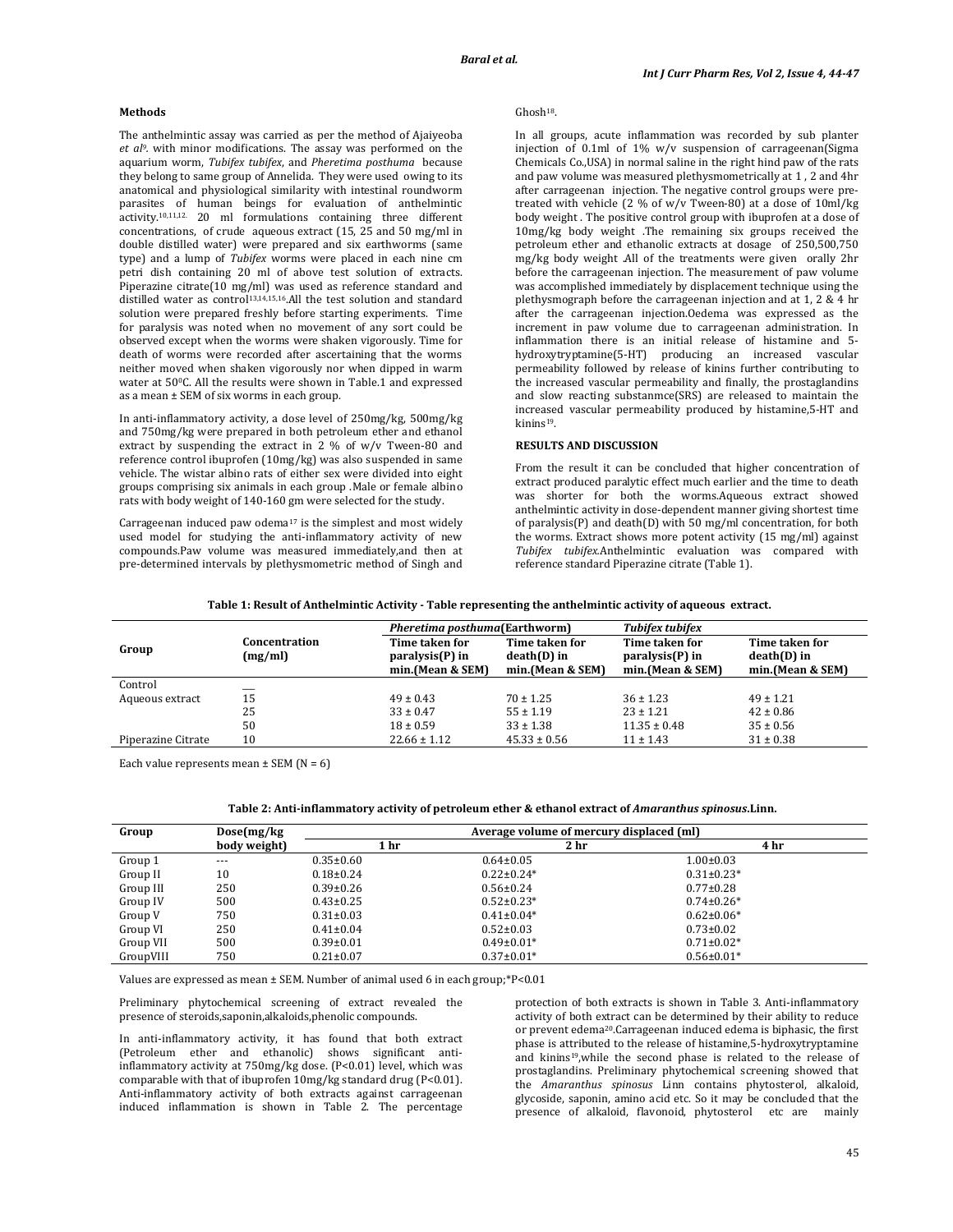responsible for its anti‐inflammatory activity.

The oedema was produced in the paw of the rat by injecting 0.1 ml of carrageenan( $1\%$  w/v). After oral administration of suspension of petroleum ether and ethanolic extracts of *A.spinosus* at the dosages of 250,500 and 750 mg/kg body weight, the onset of reduction in paw volume was rapid.

The petroleum ether extract showed the significant reduction in the oedema volume 26% and 38% respectively, after four hours, at the dose of 500 and 750mg/kg body weight.The ethanolic extract showed the significant reduction in the oedema volume 29% and 44 % respectively,after four hours,at the dose of 500 and 750 mg/kg body weight, which is comparable to the standard drug Ibuprofen.(Figure‐1).

|  | Table 3: Percentage protection of petroleum extract & ethanol extract of Amaranthus spinosus Linn. |  |
|--|----------------------------------------------------------------------------------------------------|--|
|--|----------------------------------------------------------------------------------------------------|--|

| Group     | Dose(mg/kg)  | <b>Percent Inhibition of Paw Oedema</b> |                 |         |  |
|-----------|--------------|-----------------------------------------|-----------------|---------|--|
|           | body weight) | 1 <sub>hr</sub>                         | 2 <sub>hr</sub> | 4 hr    |  |
| Group 1   | $- - -$      | $--$                                    | $- - -$         | $- - -$ |  |
| Group II  | 10           | 48.6                                    | 65.6            | 69.0    |  |
| Group III | 250          | 11.4                                    | 12.5            | 23.0    |  |
| Group IV  | 500          | 22.8                                    | 18.8            | 26.0    |  |
| Group V   | 750          | 11.5                                    | 36.0            | 38.0    |  |
| Group VI  | 250          | 17.0                                    | 19.0            | 27.0    |  |
| Group VII | 500          | 11.4                                    | 24.0            | 29.0    |  |
| GroupVIII | 750          | 40.0                                    | 43.0            | 44.0    |  |

Values are expressed as mean ± SEM. Number of animal used 6 in each group; P<0.01

Value are presented as mean  $\pm$  SEM of n= 6 animal in each group.

Animals : Wistar Albino rats

Weight: 140‐160 gm, Route of administration : Oral

Group I : Control-treated with 10ml/kg body weight of Tween-80(2% w/v).

GroupII : Standard-treated with 10mg/kg body weight of Ibuprofen (in 2% w/v Tween-80).

GroupIII: treated with with 250mg/kg body weight of petroleum ether extract of *A. spinosus* (in 2% w/v Tween‐80).

Group IV : treated with with 500mg/kg body weight of petroleum ether extract of *A. spinosus* (in 2% w/v Tween‐80).

Group V : treated with with 750mg/kg body weight of petroleum ether extract of *A. spinosus* (in 2% w/v Tween‐80).

Group VI: treated with with 250mg/kg body weight of ethanolic extract of *A. spinosus* (in 2% w/v Tween‐80).

Group VII : treated with with 500mg/kg body weight of ethanolic extract of *A .spinosus* (in 2% w/v Tween‐80).

Group VIII: treated with with 750mg/kg body weight of ethanolic extract of *A. spinosus* (in 2% w/v Tween‐80).



**Fig.1: Percentage of inhibition Vs dose concentration of both extract in comparison to standard**

However the percentage inhibition of paw volume of standard drug was 69%.The percentage decrease in paw volume was calculated by using the formula 100[ 1-(dt/dc)] where dt and dc are the paw volume of drug tested and inflammatory control respectively.

Ethanol extract shows much more anti-inflammatory activity than petroleum ether extract when it was compared with standard drug Ibuprofen and this is probably due to the high amount of flavonoids & alkaloid in ethanol extract.

#### **Statistical analysis**

The experimental data were calculated as mean ± SEM, evaluated by unpaired one way ANOVA, test values of P<0.01 were considered statistical significant.

## **CONCLUSION**

From the above results, it is concluded that *Amaranthus spinosus* Linn used by tribals of purulia district to treat intestinal worm infection, showed significant anthelmintic activity. The experimental